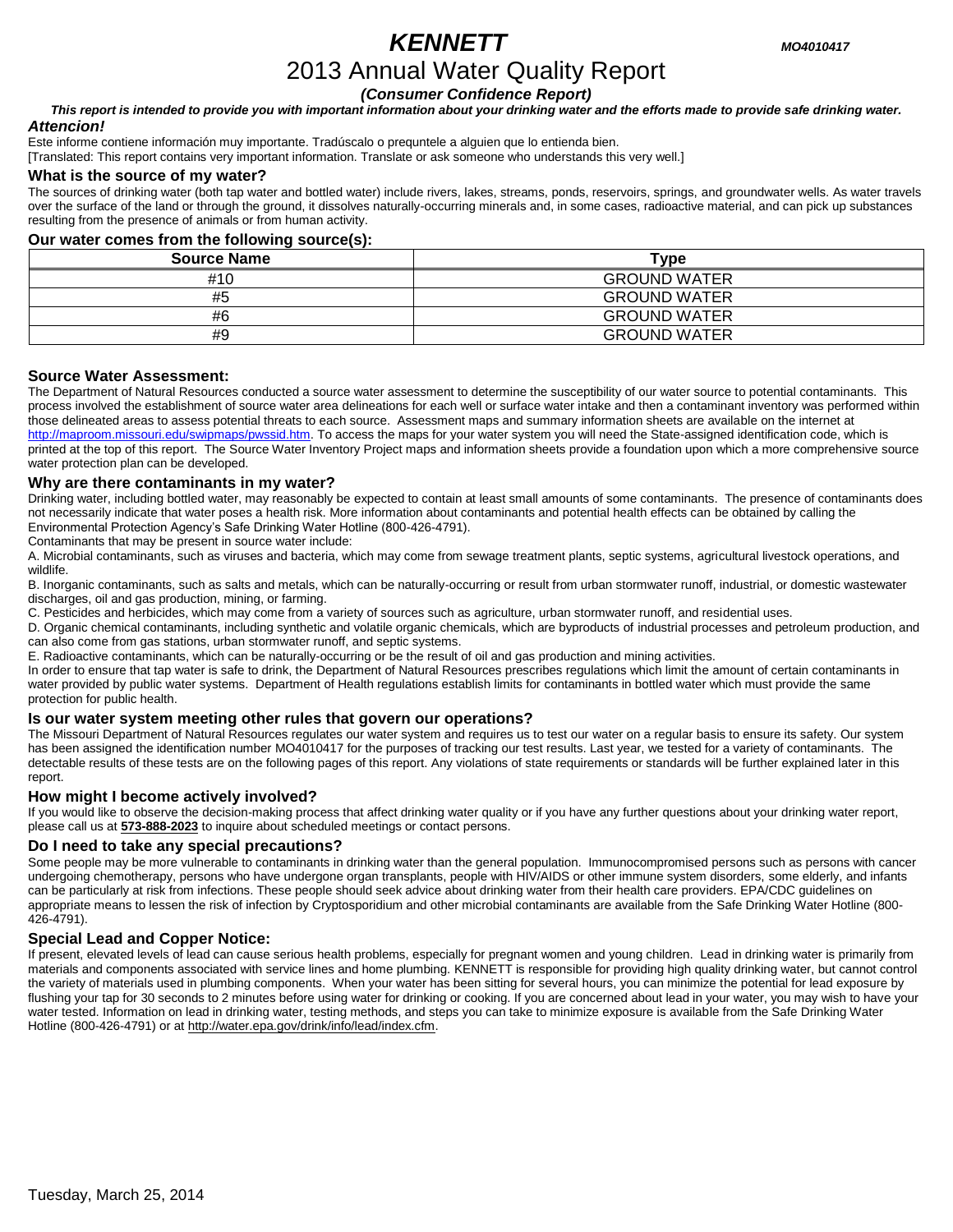# *KENNETT MO4010417* 2013 Annual Water Quality Report *(Consumer Confidence Report) Contaminants Report*

#### **Definitions:**

Population: 11500. This is the equivalent residential population served including non-bill paying customers.

MCLG: Maximum Contaminant Level Goal, or the level of a contaminant in drinking water below which there is no known or expected risk to health. MCLGs allow for a margin of safety. MCL: Maximum Contaminant Level, or the highest level of a contaminant that is allowed in drinking water. MCLs are set as close to the MCLGs as feasible using the best available treatment technology.

SMCL. Secondary Maximum Contaminant Level, or the secondary standards that are non-enforceable guidelines for contaminants and may cause cosmetic effects (such as skin or tooth discoloration) or aesthetic effects (such as taste, odor or color) in drinking water. EPA recommends these standards but does not require water systems to comply AL: Action Level, or the concentration of a contaminant which, when exceeded, triggers treatment or other requirements which a water system must follow..

TT: Treatment Technique, or a required process intended to reduce the level of a contaminant in drinking water.

90th percentile: For lead and Copper testing. 10% of test results are above this level and 90% are below this level.

Level Found: is the average of all test results for a particular contaminant.

Range of Detections: Shows the lowest and highest levels found during a testing period, if only one sample was taken, then this number equals the Level Found.

MRLDG: Maximum Residual Disinfectant Level Goal, or the level of a drinking water disinfectant below which there is no known or expected risk to health.

MRDL: Maximum Residual Disinfectant Level, or the highest level of a disinfectant allowed in drinking water.

RAA: Running Annual Average, or the average of sample analytical results for samples taken during the previous four calendar quarters.

LRAA: Locational Running Annual Average, or the locational average of sample analytical results for samples taken during the previous four calendar quarters.

#### **Abbreviations:**

TTHM: Total Trihalomethanes (chloroform, bromodichloromethane, dibromochloromethane, and bromoform) as a group.

HAA5: Haloacetic Acids (mono-, di- and tri-chloroacetic acid, and mono- and di-bromoacetic acid) as a group.

ppb: parts per billion or micrograms per liter.

ppm: parts per million or milligrams per liter.

n/a: not applicable.

NTU: Nephelometric Turbidity Unit, used to measure cloudiness in drinking water.

MFL: million fibers per liter, used to measure asbestos concentration.

nd: not detectable at testing limits.

The state has reduced monitoring requirements for certain contaminants to less often than once per year because the concentrations of these contaminants are not expected to vary significantly from year to year. Records with a sample year more than one year old are still considered representative.

## *Regulated Contaminants*

| <b>Regulated Contaminants</b> | <b>Collection</b><br>Date | Highest<br>Value | Range<br>(low – high) | Unit | <b>MCL</b> | <b>MCLG</b> | <b>Typical Source</b>                                                                          |
|-------------------------------|---------------------------|------------------|-----------------------|------|------------|-------------|------------------------------------------------------------------------------------------------|
| <b>ARSENIC</b>                | 8/7/2012                  | 1.6              | 1.6                   | ppb  | 10         |             | Erosion of natural deposits                                                                    |
| BARIUM                        | 8/7/2012                  | 0.157            | 0.157                 | ppm  |            |             | Discharge of drilling wastes; Discharge from metal<br>refineries; Erosion of natural deposits  |
| <b>CHROMIUM</b>               | 12/4/2013                 | 1.65             | $1.16 - 1.65$         | ppb  | 100        | 100         | Discharge from steel and pulp mills                                                            |
| <b>FLUORIDE</b>               | 8/7/2012                  | 1.55             | 1.55                  | ppm  |            | 4           | Natural deposits; Water additive which promotes<br>strong teeth                                |
| NITRATE-NITRITE               | 4/10/2013                 | 0.03             | 0.03                  | ppm  | 10         | 10          | Runoff from fertilizer use: Leaching from septic<br>tanks, sewage; Erosion of natural deposits |

| <b>Disinfection Byproducts</b> | Monitoring<br>Period | <b>Highest</b><br><b>RAA</b> | Range<br>(low<br>- hiar | Unit | <b>MCL</b> | <b>MCLG</b> | Tvpical Source                           |
|--------------------------------|----------------------|------------------------------|-------------------------|------|------------|-------------|------------------------------------------|
| <b>TTHM</b>                    | 2015<br>20 I J       |                              | -3.0                    | ppt  | 80         |             | Byproduct of drinking water disinfection |

| Lead and Copper | Date        | 90th<br><b>Percentile</b> | Range<br>(low – high) | Unit | . .<br>AL | <b>Sites</b><br>Over AL | <b>Typical Source</b>                   |
|-----------------|-------------|---------------------------|-----------------------|------|-----------|-------------------------|-----------------------------------------|
| COPPER          | 2010 - 2012 | 0.0839                    | $0.00195 - 0.153$     | ppm  | ົ<br>ن.   |                         | Corrosion of household plumbing systems |
| LEAD            | 2010 - 2012 | 9.74                      | $.13 - 13.5$          | ppp  | 15        |                         | Corrosion of household plumbing systems |

| <b>Microbiological</b> | Result                                                      | MCL                                                                                                        | <b>MCLG</b> | <b>Typical Source</b>                   |
|------------------------|-------------------------------------------------------------|------------------------------------------------------------------------------------------------------------|-------------|-----------------------------------------|
| COLIFORM (TCR)         | In the month of August, 1<br>sample(s) returned as positive | MCL: Systems that Collect Less<br>Than 40 Samples per Month - No<br>more than 1 positive monthly<br>sample |             | Naturally present in the<br>environment |

| <b>Unregulated Contaminant Monitoring Rule</b><br>(UCMR) | <b>Collection Date</b> | <b>Highest Value</b> | Range         | Unit |
|----------------------------------------------------------|------------------------|----------------------|---------------|------|
| CHROMIUM. HEX                                            | 11/12/2013             |                      | $0.41 - 1.4$  | UG/L |
| <b>STRONTIUM</b>                                         | 5/29/2013              | 83.9                 | 74.8 - 83.9   | UG/L |
| VANADIUM, TOTAL                                          | 12/4/2013              | 06                   | $0.34 - 1.06$ | UG/L |

## *Violations and Health Effects Information*

During the 2013 calendar year, we had the below noted violation(s) of drinking water regulations.

| Compliance l<br>Period                                        |                          | Analyte       | vpe |  |  |
|---------------------------------------------------------------|--------------------------|---------------|-----|--|--|
| <br>: Occurred in the<br><b>10</b><br>∠ Violations O∩<br>ING. | Calendar<br>Year<br>. of | ാവ-<br>20 I J |     |  |  |